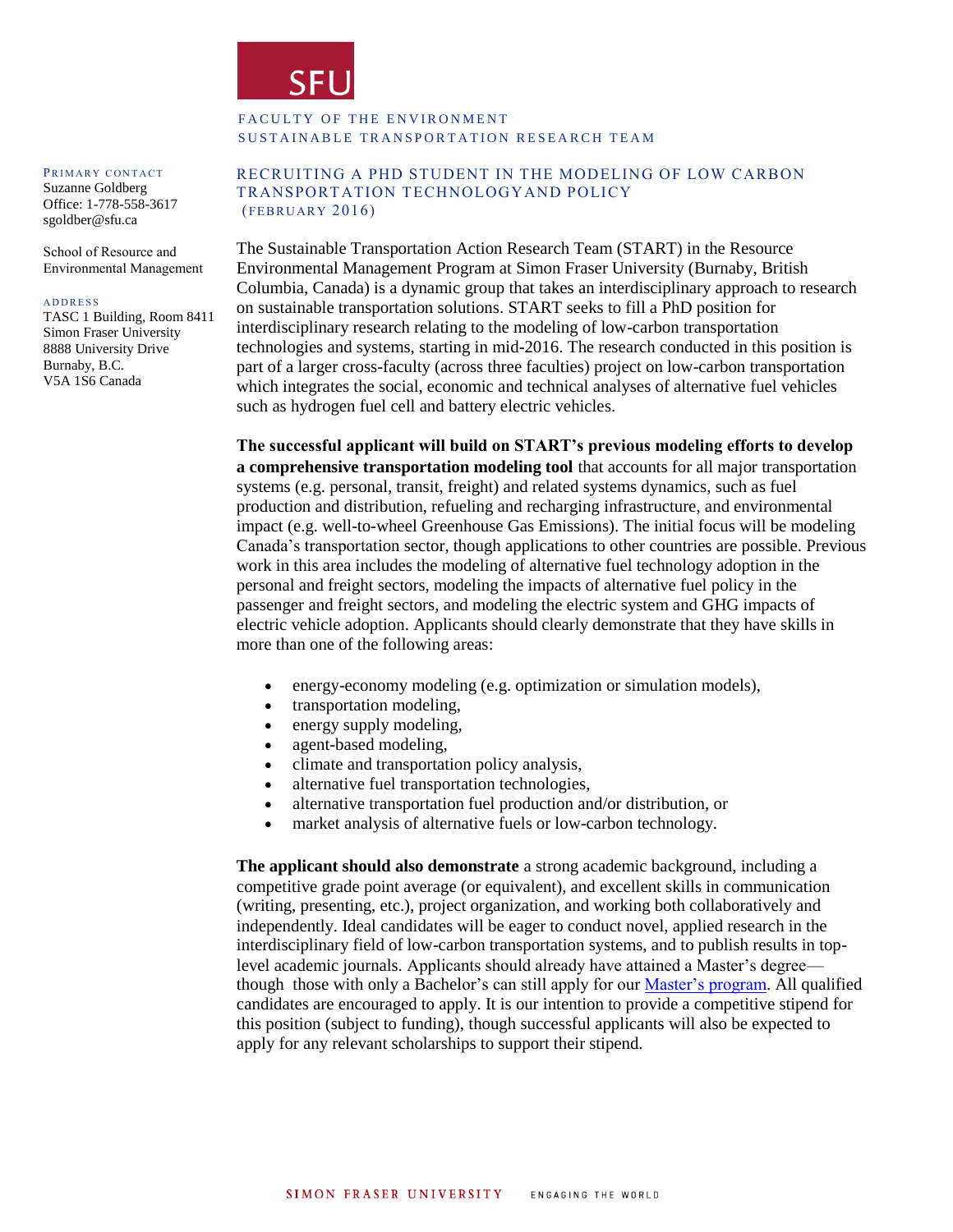

### FACULTY OF THE ENVIRONMENT SUSTAINABLE TRANSPORTATION RESEARCH TEAM

**The Resource and Environmental Management Ph.D program:** Ph.D. applicants should look closely at [the REM program's requirements](http://www.rem.sfu.ca/prospective-students/admission-requirements/), which requires students to complete courses and demonstrate competence in basic environmental economics, public policy and environmental science over the course of their Ph.D. Graduates in the REM program enjoy an extremely high employment rate, moving to leadership positions in government, industry, consulting, and academia.

# **Instructions for application**

Please include…

- a concise cover letter, outlining your specific experience and skills that make you suitable for this position,
- $\bullet$  a CV,
- up to three publications or writing samples, and
- a list of at least three academic references (contact names, emails and phone numbers).

The first paragraph of the cover letter (and email) should clearly indicate how the applicant's research skills and interests align with the overall research scope. Applications will be accepted until the position is filled. **Review of applications will start late February 2016.** Only short-listed candidates will be contacted. Please send all applications electronically to:

Suzanne Goldberg, Adjunct Professor START, School of Resource and Environmental Management Simon Fraser University TEL: 778-558-3617; e-mail: [sgoldber@sfu.ca](mailto:sgoldber@sfu.ca)